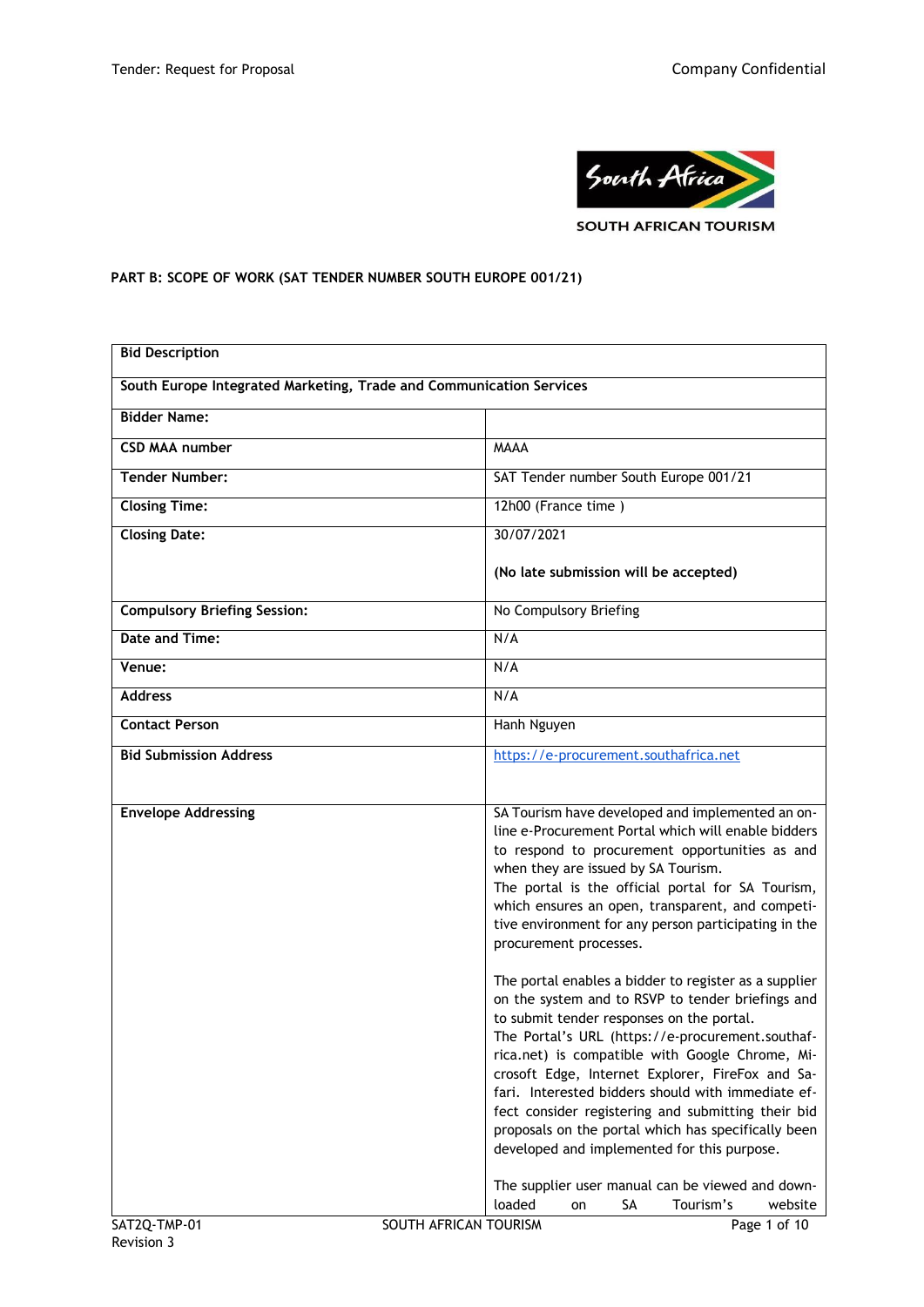|                       | at https://www.southafrica.net/gl/en/corpo-           |
|-----------------------|-------------------------------------------------------|
|                       | rate/page/tenders.                                    |
|                       |                                                       |
|                       | All bidders should therefore take note that the phys- |
|                       | ical drop-offs and courier of bid responses to SA     |
|                       | Tourism's physical address is no longer permitted.    |
|                       |                                                       |
|                       | Prospective tenderers must periodically review both   |
|                       | http://www.southafrica.net/gl/en/corpo-               |
|                       | rate/page/tenders<br>and<br>https://e-procure-        |
|                       | ment.southafrica.net for updated information or       |
|                       | amendments with regard to this tender, prior to due   |
|                       | dates.                                                |
|                       |                                                       |
|                       | Failure on the part of the tenderer to sign/mark this |
|                       | tender form and thus to acknowledge and accept        |
|                       | the conditions in writing or to complete the at-      |
|                       | tached forms, questionnaires and specifications in    |
|                       | all respects, may invalidate the tender.              |
|                       |                                                       |
|                       | Tenders must be completed in black ink where me-      |
|                       | chanical devices, e.g. typewriters or printers, are   |
|                       | not used.                                             |
|                       | Tenderers will check the numbers of the pages and     |
|                       | satisfy themselves that none are missing or dupli-    |
|                       | No liability will be accepted regarding<br>cated.     |
|                       | claims arising from the fact that pages are missing   |
|                       | or duplicated.                                        |
|                       |                                                       |
|                       | No tenders transmitted by telegram, hand deliv-       |
|                       | ery telex, facsimile, E-mail or similar apparatus     |
|                       | will be considered.                                   |
|                       |                                                       |
| <b>Section</b>        | Supply Chain Management                               |
| <b>Contact Person</b> | Hanh Nguyen                                           |
|                       |                                                       |
| <b>Email Address</b>  | Hanh@southafrica.net                                  |
|                       |                                                       |

## ALL BIDS MUST BE SUBMITTED ON THE OFFICIAL FORMS – (NOT TO BE RE-TYPED)

THIS BID IS SUBJECT TO THE PREFERENTIAL PROCUREMENT POLICY FRAMEWORK ACT AND THE PREFERENTIAL PROCUREMENT REGULATIONS, 2017, THE GENERAL CONDITIONS OF CONTRACT (GCC) AND, IF APPLICABLE, ANY OTHER SPECIAL CONDITIONS OF CONTRACT

**Index Page**

|    | <b>CLOSING DATE</b>                                              |  |
|----|------------------------------------------------------------------|--|
| l2 | <b>IE PROCUREMENT TENDER PORTAL AND TENDER DOCUMENTS MARKING</b> |  |
| 13 | CONTACT AND COMMUNICATION                                        |  |
| 14 | DETAILED SCOPE OF WORK                                           |  |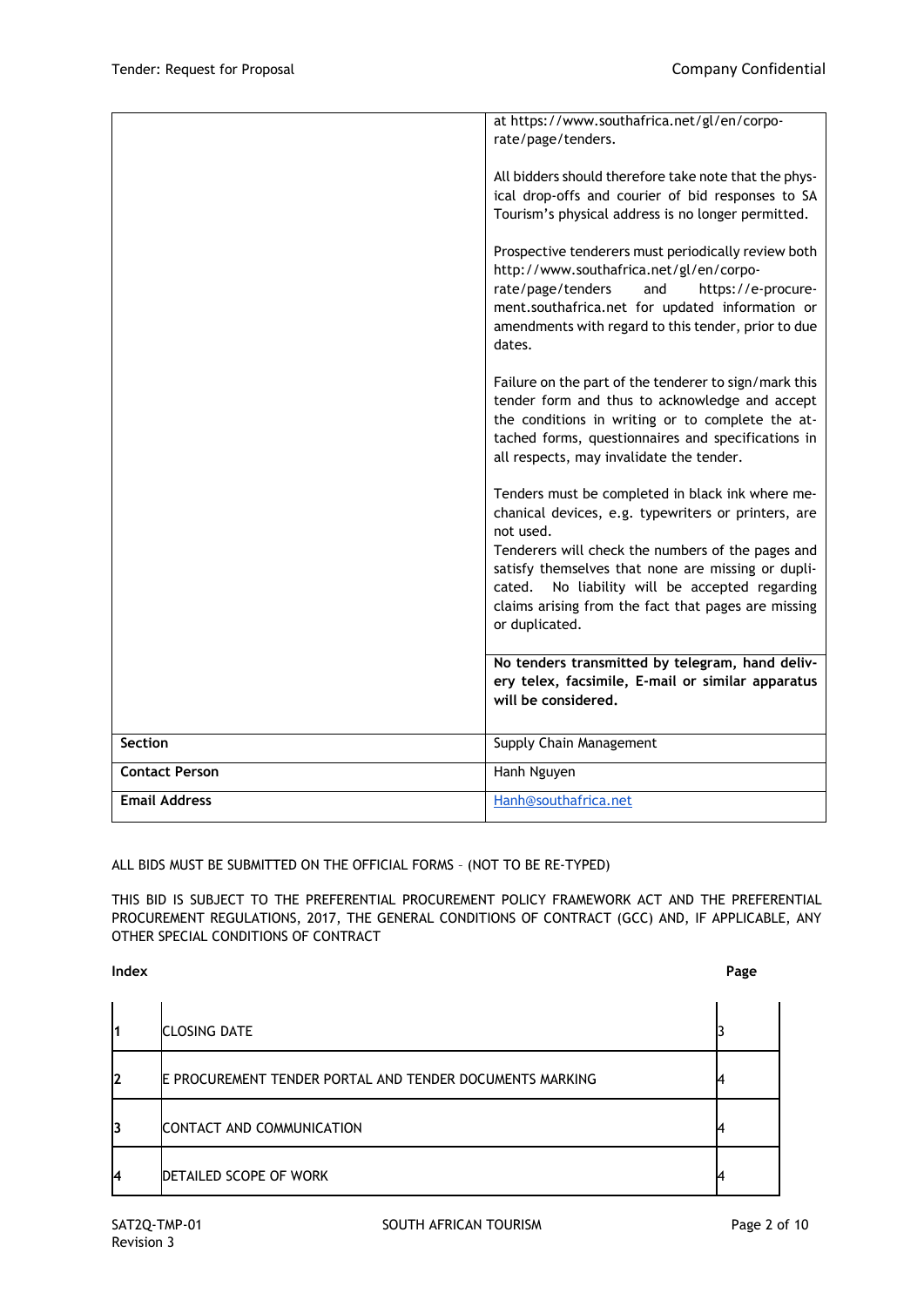#### **1 CLOSING DATE**

The closing date for the submission of proposals is **30 July 2021 at 12h00.** No late submissions will be accepted.

Briefing Session (Not Applicable)

#### **2. E PROCUREMENT TENDER PORTAL AND TENDER DOCUMENTS MARKING**

2.1 SA Tourism have developed and implemented an on-line e-Procurement Portal which will enable bidders to respond to procurement opportunities as and when they are issued by SA Tourism.

The portal is the official portal for SA Tourism, which ensures an open, transparent, and competitive environment for any person participating in the procurement processes.

The portal enables a bidder to register as a supplier on the system and to RSVP to tender briefings and to submit tender responses on the portal.

The Portal's URL ([https://e-procurement.southafrica.net\)](https://e-procurement.southafrica.net/) is compatible with Google Chrome, Microsoft Edge, Internet Explorer, FireFox and Safari. Interested bidders should with immediate effect consider registering and submitting their bid proposals on the portal which has specifically been developed and implemented for this purpose.

All bidders should therefore take note that the physical drop-offs and courier of bid responses to SA Tourism's physical address is no longer permitted. Prospective tenderers must periodically review both <http://www.southafrica.net/gl/en/corporate/page/tenders> and [https://e-procurement.southafrica.net](https://e-procurement.southafrica.net/)

for updated information or amendments with regard to this tender, prior to due dates.

- 2.2 Failure on the part of the tenderer to sign/mark this tender form and thus to acknowledge and accept the conditions in writing or to complete the attached forms, questionnaires and specifications in all respects, may invalidate the tender.
- 2.3 Tenders must be completed in black ink where mechanical devices, e.g. typewriters or printers, are not used.
- 2.4 Tenderers will check the numbers of the pages and satisfy themselves that none are missing or duplicated. No liability will be accepted regarding claims arising from the fact that pages are missing or duplicated.

## **3 CONTACT AND COMMUNICATION**

- 3.1 A nominated official of the bidder(s) can make enquiries in writing, to the specified person, Hanh Nguyen via email [hanh@southafrica.net.](mailto:hanh@southafrica.net) Bidder(s) must reduce all telephonic enquiries to writing and send to the above email address.
- 3.2 Bidders are to communicate any technical enquiries through the nominated official in writing, no later than 16 July 2021.

All responses will be published by the 20 of July 2021 on the following links:

[https://www.southafrica.net/gl/en/corporate/page/tenders;](https://www.southafrica.net/gl/en/corporate/page/tenders) and

[https://e-procurement.southafrica.net.](https://e-procurement.southafrica.net/)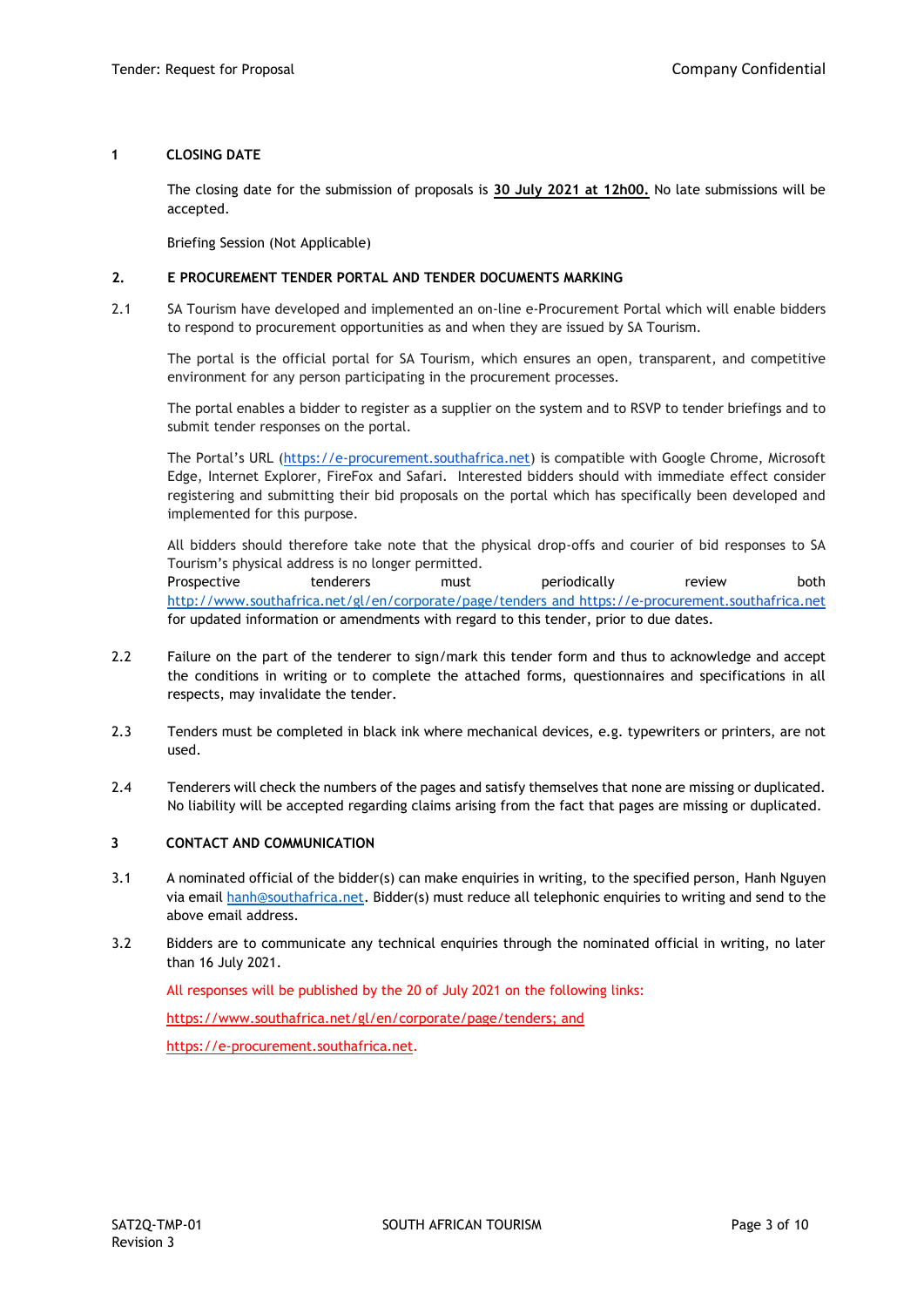## **4 DETAILED SCOPE OF WORK**

#### 4.1 **BUSINESS CASE**

A. South African Tourism aims to position South Africa as the preferred leisure and business destination of choice. Our business objectives are to increase visitor arrivals and spend from the South Europe region (France, Italy and Spain) to South Africa. To achieve our set objectives, we have to increase destination awareness and conversion. To achieve this, we communicate directly with consumers to create top of mind awareness, and we also build relations with trade channel by upskilling to sell the destination effectively.

To effectively build destination awareness and adequately support trade, we require an integrated marketing, trade and communications agency for the next three years to assist with strategy and creative development, planning, media buying, campaign management, measurement, and analytics localisation overall execution. This is an important requirement to ensure the localisation of strategy and ensure that we build sustainable partnerships and drive conversion. The appointed agency will responsible for, but not limited to, the followings:

- Brand & Creative Strategy
- Localisation of global communication and creative strategies
- Localise global campaigns through relevant digital platforms for consumer management
- Digital Marketing strategy
- Destination Experiential Marketing & Activations
- Media Buy Strategy & Other campaigns
- Media buying & digital campaign management
- Communication and marketing performance tracking and visualisation
- Social media platform management, inclusive of copy production and community management
- Trade representation
- Trade Partnership strategy
- Public Relations
- Project management
- Regional Operations Capability

The South Europe hub, based in Paris, specifies the work that needs to be carried out through their annual business plans by stipulating "Big Things" to be done. These big things consist of both a trade and a consumer focus and are compiled after a process that entails monitoring macro-economic conditions and performance, brand tracking results such as awareness, positivity and conversion, and other key components contained in the marketing funnel. The key business objectives for 2021 fiscal for the hub are as follows:

- Recovery: Ensure a strong presence in the market and that South Africa is top of mind post COVID19 and once current travel restrictions are lifted.
- Consumer Inspire 3 million potential South European tourists to book trips by leveraging shifting purchasing behaviour. A customer-centric and data-driven approach will deliver the right content at the right time to influence consumer decision-making to visit South Africa.
- Trade Encourage all relevant channels to promote SA throughout the year with a variety of offers by establishing commercial partnerships and providing the
- Right tools and comprehensive support to achieve business objectives.
- Trade Partner with relevant stakeholders to promote SA throughout the year by providing the right toolkit, content, and support.

## **B. OPERATING ENVIRONMENT & AGENCY CRITERIA**

SAT2Q-TMP-01 SOUTH AFRICAN TOURISM SAT2Q-TMP-01 The greatest challenge we face is "Growth & Recovery' in a post-Covid 19 World. We have evidence that demand for global long-haul travel will take 24 to 36 months to recover from our key source markets fully. Among the most significant reasons preventing global travellers from travelling are fears about health and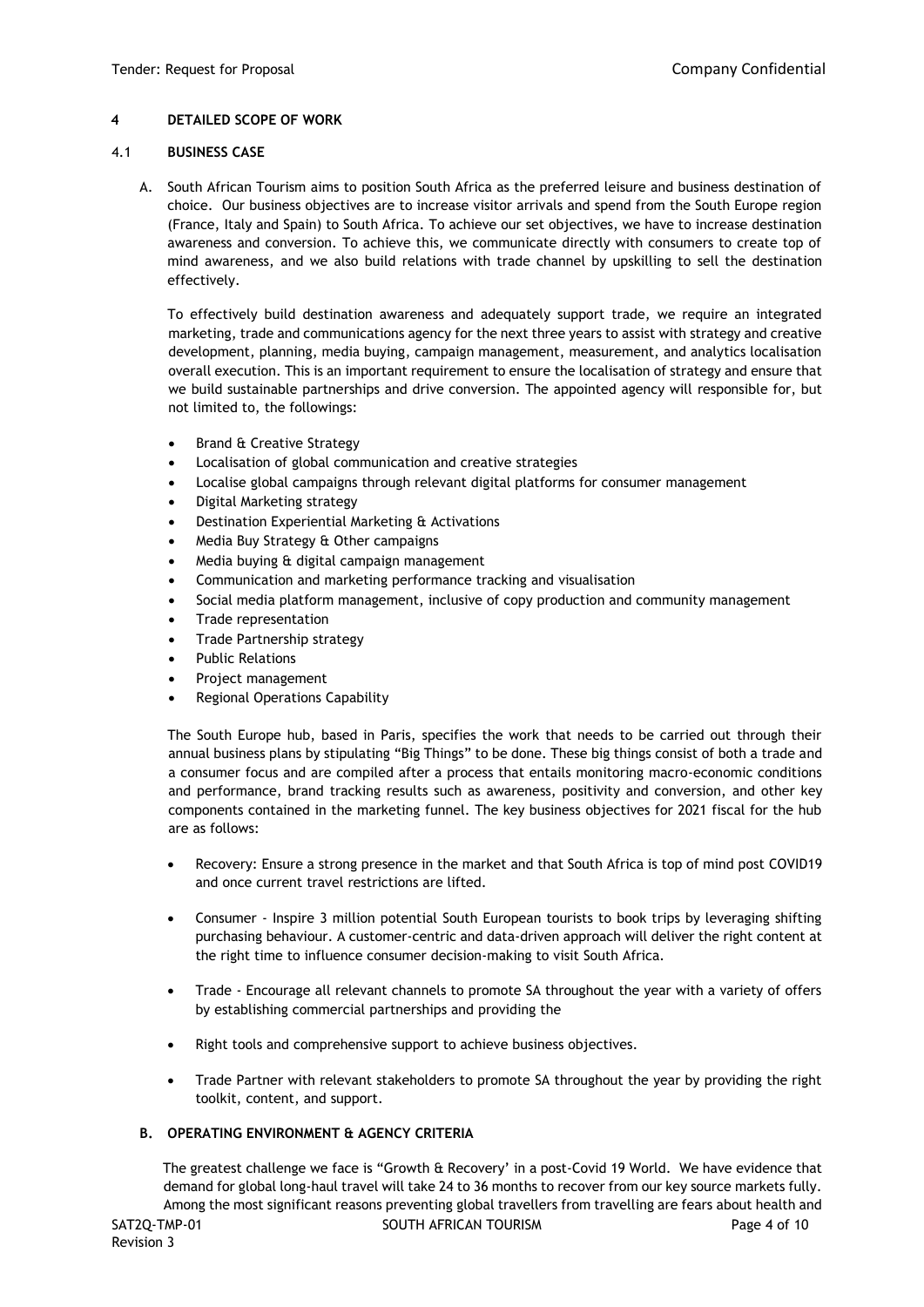safety and lack of money and time due to the crisis. Traditional trade consumer segments have shifted towards millennials, with consumers demanding booking flexibility with the trade or direct bookings with product or airlines. A return to booking through travel agents is predicted following losses that consumers who booked their travel online had faced when needing to cancel due to the pandemic.

Due to the language barrier and different consumer purchase behaviour, the services required are for three key South Europe markets: France, Italy & Spain (in order of priority).

The agency must respond to the following criteria:

- Located in France, preferably in the Paris region.
- Be present in our 2 other markets: Italy  $\hat{\mathbf{t}}$  Spain. Either directly or through an agencies alliance and network.
- Multi-task for Trade, Marketing, Communication and PR.
- Successful, qualitative, creative and digital-proficient.
- Single contact for all three markets

## **C. TARGET AUDIENCE**

We target travellers, not tourists, and travel is a state of mind for them. They are global citizens for whom travel is an essential part of their everyday lives. They want to engage our destination and seek out interesting and high-quality experiences. They are adventurous and open to new experiences; these people seek to escape the mundane of everyday routine. At a deeper level, they strive for opportunities to enrich their lives, ultimately, they are explorers at heart.

The Target audience are both Consumers (B to C) and Trade (B to B). Consumer profile/target: Repeaters and First-timers, from Millennials (25-35 years old) to pensioners (over 60). Every kind of groups are taken into consideration: family, friends, lone travellers, couples.

#### **D. MICE AND CORPORATE**

In South Europe (France, Italy & Spain), we focus on building our brand to appeal to the incentive market. However, we are always looking for opportunities for our National Convention Bureau to pitch for conferences or events in South Africa to boost our arrivals and spend in South Africa.

#### **4.2 SCOPE OF WORK**

#### **A. BRAND PR**

- Fully integrated PR marketing development, planning, execution and monitoring (incl. optimisation and reporting) of the annual marketing plan, which includes, i.e. digital, offline and social media PR expertise. Check and advise on the legislative framework for the relevant campaign or when related to SAT directly (e.g. GDPR: advise SAT on legal documents pertaining to the specific language market).
- Create, implement and track campaign messaging for the hub and tweak where applicable for the various markets (based on market insights). Ensure consistent messaging for integrated consumer and trade campaigns across the appropriate channel mix.
- Proactive idea generation to enrich the overall regional marketing plan with breakthrough projects/campaigns to address the SAT defined targets. Identify and activate non-travel and travel-related brands to boost confidence in destination South Africa and extend reach and share of voice in the region.
- Implement a smart and clear ROI model throughout all activities.
- Amplify agreed integrated marketing and PR plan and campaign(s), identify and propose platforms and/or ideas to maximise consumer campaign leveraging and partnerships in market.
- Create and implement an integrated PR strategy for traditional, social and digital in line with the annual marketing plan.
- Handle management of projects incl. communication and consultancy, workflow-management, weekly updates and project management reporting as per SAT requirements.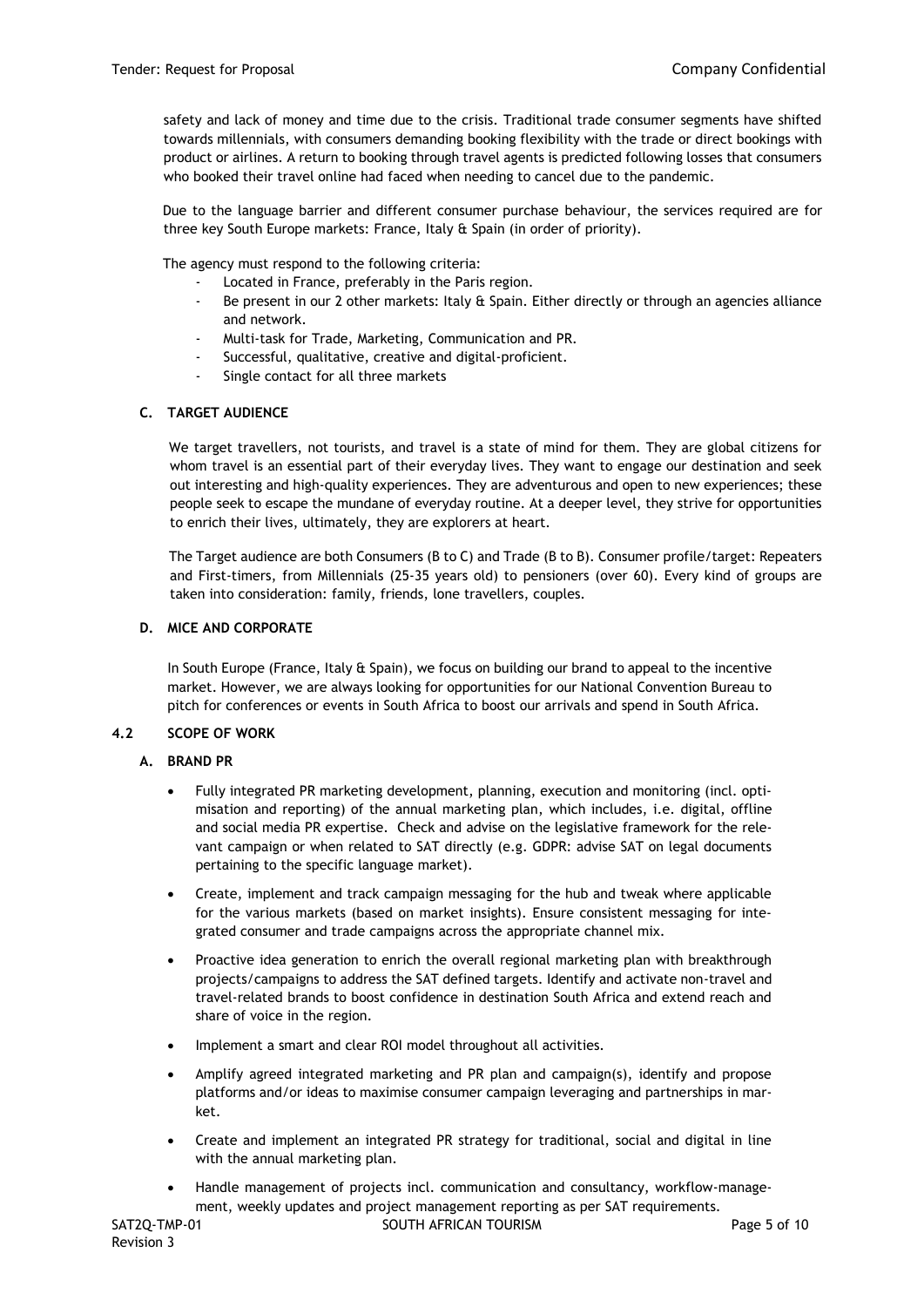- Increase PR coverage on the destination South Africa annually according to set targets.
- Evaluate and amplify fiscal media buy by negotiating advertorial and editorial where applicable.
- Create and manage a top SA consumer and trade media database as per GDPR framework.
- Consumer and Trade Media: Identify, execute and monitor media activation such as media networking events, round tables, etc. - as per agreed integrated marketing & PR plan or on an ad hoc project with specific purpose and deliverable(s).
- Media Hosting: Negotiate deals with the press for press trips, incl. Indaba media hosting and handle the press trips following SAT procedures
- Assist activation needs at global platforms in the market, e.g. sourcing photographers, videographers, facilitators etc. to activate in the region as per global SAT needs and as briefed.

#### **B. TRADE FACING PR**

- Amplify the marketing and PR campaign in the hub through, i.e. relevant trade extensions and platforms for consumer-facing campaigns to integrate conversion elements and negotiate such relevant options with trade in the region. Implement and monitor such trade amplification.
- Handle trade facing campaigns in the region where required by SAT.
- Identify, evaluate, execute and monitor trade campaigns specific in France, Italy and Spain with an experienced resource to represent SAT as an expert in these markets.
- Identify, implement and monitor trade-focused events relevant for the integrated marketing and PR plan or as ad hoc project: annual events relevant to SAT to leverage a captive audience with credible "third party" endorsement (B2B / B2B2C). Handle logistics, i.e. booking of the venues, invitation management aligned to SAT procurement.

#### **C. REPUTATION MANAGEMENT PR**

- Develop, implement and monitor a positive messaging strategy for the region
- Develop, implement and monitor a crisis management strategy and plan
- Supporting SAT office when needed (during business trips to SA)
- General reputation: approach media and secure interviews for SAT spokespersons during the year, as well as secure possibilities, to submit campaign concepts for awards
- Stakeholder relations: Identify and alert SAT where lobbying or high-level intervention may be required in-market, propose activation suggestions
- Social Media Channels: identify, develop, activate and optimise Social Media Channels relevant for SAT incl. making use of relevant content, monitoring and community management.
- Provide reporting and support with: monthly PR value for the region by channel, updated project minutes, monthly SAT management reports, media activity and contact reports, quarterly and annual reports, development and tracking of relevant competitor and airlift analysis for the region.

## **D. SOCIAL AND DIGITAL PUBLIC RELATIONS**

- Conceptualise and run innovative social media campaigns to support offline and enhance digital activity
- Develop a social media strategy to provide a central interaction platform for all stakeholders
- Manage and work with the digital audience, engage in dialogue and drive positive engagement
- Liaise with influential bloggers to take on familiarisation trips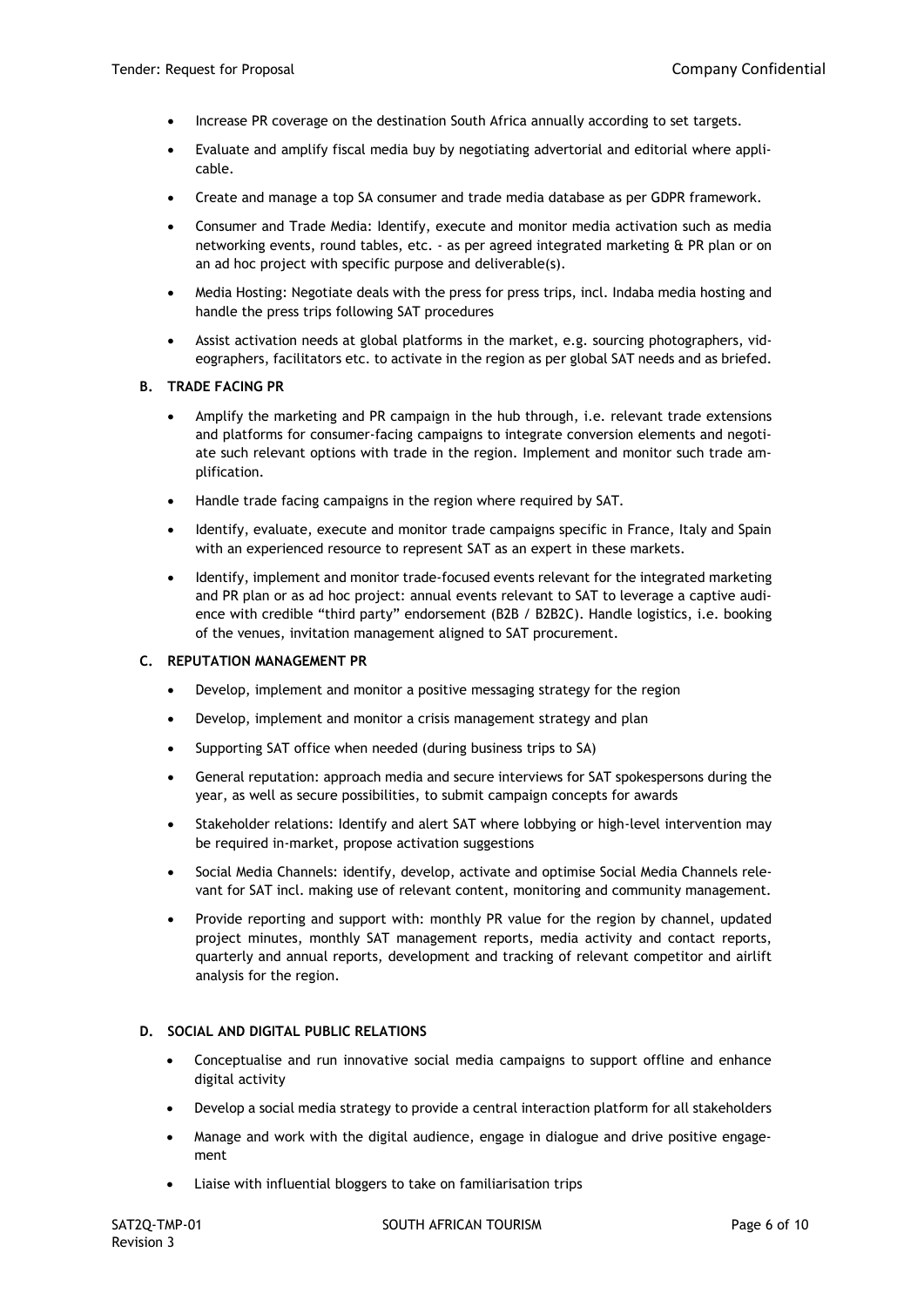- Examples of general campaign management services:
	- Campaign creative concept,
	- Activation Production,
	- Activation Execution,
	- Activation Logistics,
	- Budget Management,
	- Activation Report,

#### E. **STRATEGY**

SA Tourism South Europe is looking for an integrated marketing and trade representation agency to deliver a marketing strategy with strong execution elements across all platforms and environments to amplify South African Tourism's message, enhance the brand and drive sales and conversion. The strategy will have to include how we Inspire South Europe consumers with authentic, stand-out stories and tailor-made content that convinces them to seek information on SA and get them to choose South Africa over competitor destinations by providing information that reduces perceived barriers which include: pricing, safety and security. For our repeaters (consumers who have visited SA in the past), our strategy is to provide compelling offerings of immersive hidden gems and traveller-conscious experiences that expose them to something new & different and to meet our people across South African provinces to drive inclusive growth. In addition, the agency must collaborate with trade partners, such as airlines, to maximise synergies, enhance traveller experience and close sales. Key verticals within the travel trade value chain include – consumers (and customers), travel suppliers, travel intermediaries, inbound operators and product/service providers.

Consumers - Consumers include tourists who visit the destination. Customers are those entities that make bookings on behalf of the tourists (consumers), such as corporate travel desk. Consumers are categorised as leisure and MICE tourists

Travel suppliers - Travel suppliers, refer to the retailers who sell the packages of the wholesalers in the market. It also includes independent agents who sell airline or hotel booking services. These include brick-and-mortar travel agents and online travel agents (OTAs)

Travel Intermediaries - Travel intermediaries refer to the wholesalers who both sell and design the packages for the consumers. They typically sell their packages through a vast distribution channel that consists of the retailers. They primarily include the tour operators

Inbound operators - Inbound operators are trade entities operating in the destination markets, in this case, South Africa, who assist the intermediaries with their local expertise in developing tour packages. Key inbound operators include the destination management companies (DMCs)

Product/Service Providers - Product/Service providers, include flight services, accommodation, regional transport, local guides, travel insurance, visa, and other activities/excursions.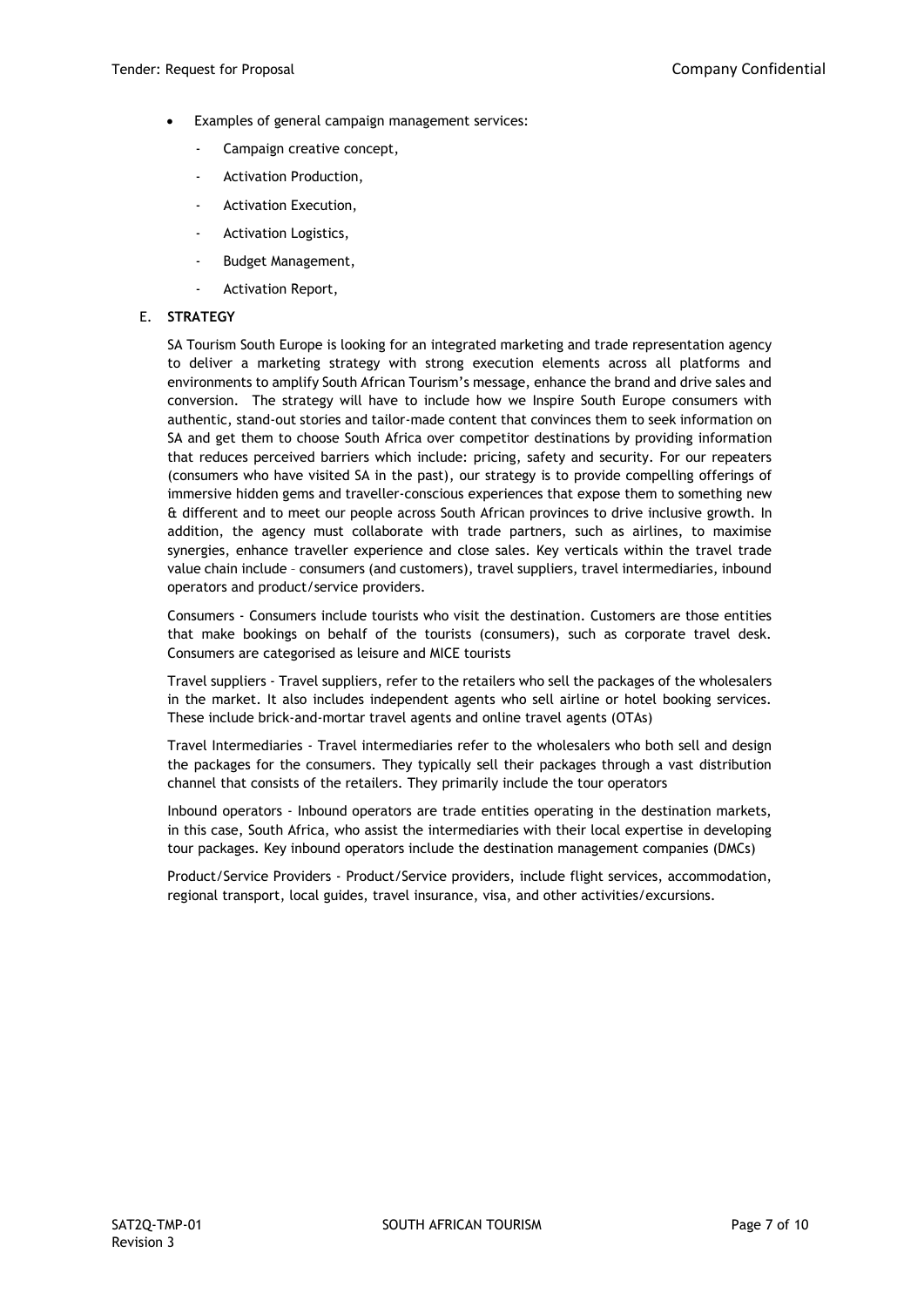## **F. TRADE REPRESENTATION**

- Development, planning and implementation of trade/channel marketing  $\hat{a}$  sales strategy.  $\rightarrow$  Annual calendar of trade activities.
- Collect and build an in-market Trade/channel database, as per GDPR framework Trade database management (update etc.) to be communicated to SAT South Europe hub every month.
- Market analysis report (quarterly): Total outbound travel, competitor environment, trade landscape, direct booking channels, consumer purchasing behaviour, developing travel trends.
- Accompany South African Tourism in the trade landscape: trade calls, trade exhibitions, trade activations.
- Identify, implement and monitor trade-focused events, reporting post-event. Handle logistics i.e. booking of the venues, invitation management aligned to SAT procurement.
- Organisation and management of trade fam trips. Use hosting as a tool for content generation (i.e.: trade PR).
- Assistance for the selection and qualification of hosted-buyers to invite them to Trade Shows in South Africa.
- Online/offline trade training strategy and calendar: Trade seminars / workshops, Trade training sessions, Webinar training, SAT online training course participation, Networking sessions & Fam Trips.
- Identification, development and management of trade and unconventional partnerships with strong ROI for SA Tourism.
- Channel & stakeholder (airlines, SA product representatives, trade associations, OTA, travel aggregators) engagements, reporting and contact taken.
- Development, planning and implementation of B2B and B2B2C Campaigns (DDC Deal Driven Campaigns) to encourage trade to promote the destination and increase sales.
- Development and distribution of content for monthly / quarterly newsletters in coordination with SAT HQ initiatives (i.e. Monthly product newsletter)
- Liaise with all South African Tourism appointed agencies where required.
- Development and distribution of support traditional trade toolkit.
- Development and distribution of digital trade toolkit.
- Trade specific media buy strategy development, planning and implementation.
- Creative and production of trade content and promotional items.
- Storage and distribution management of South African Tourism collateral.
- Submission of monthly, quarterly and annual reports.

#### **G. PROJECT MANAGEMENT**

- All projects briefed must have a defined beginning and end in time and a defined scope with supportive resources. The key areas of knowledge management that must be covered in each project include:
	- Project Integration Management.
	- Project Scope Management.
	- Project Schedule Management.
	- Project Cost Management.
	- Project Quality Management.
	- Project Resource Management.
	- Project Communications Management.
	- Project Risk Management
- Propose a work plan with associated timelines that will accomplish the tasks mentioned under scope of services; and
- Outline plans to monitor the campaign's performance and implement corrective measures where necessary.
- Monthly reporting as per SAT requirements,
- Yearly reports at the end of each fiscal year (March)
- Closing / handover report to be handled in the last 30 days prior to the contract termination. The report must ensure all information gathered during the 3 year activities is being handed over to the client (contact details, data, summary of activities and total ROI generated in PR, trade marketing etc.)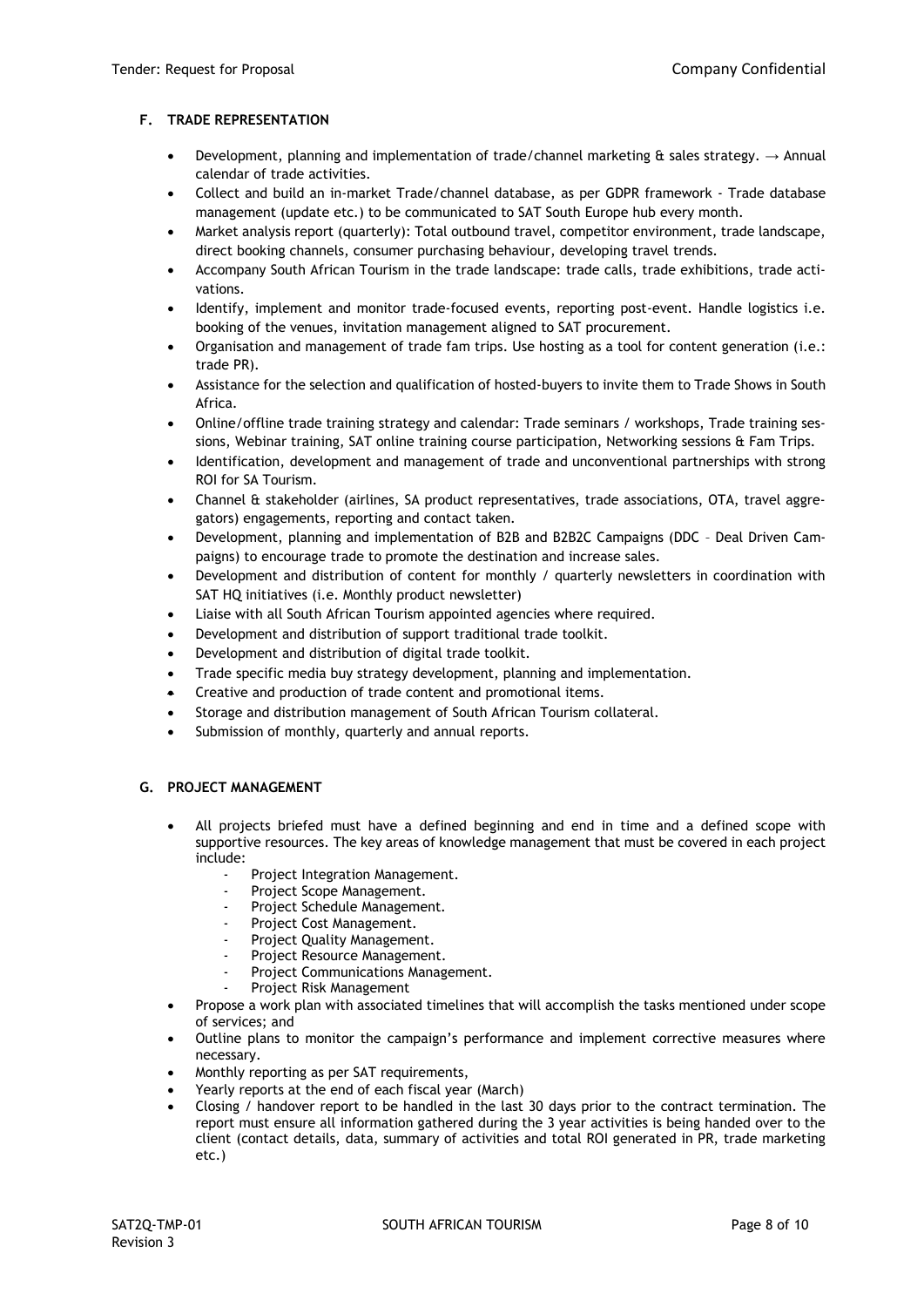## **4.3 Regional Operations Capability**

The South Europe Regional Office is based in Paris, France. The preferred bidder must demonstrate and have the capabilities to operate regionally in the following South Europe markets:

- **France**
- **Italy**
- **Spain**

This includes conceptualisation, development and execution of marketing projects in each of the abovelisted markets. The preferred bidder must attend monthly physical, quarterly, and annual meetings at the South African Tourism Regional office in Paris. All regional travel costs for meetings must be included in the relevant project fees that will be signed off by quarter by South African Tourism

We expect efficient planning, execution and monitoring according to our annual business plan. The agency will implement a smart and clear ROI model throughout all activities, providing us with project-based reports, weekly updates and general reports on a monthly basis. Finally, input is expected for the quarterly and annual SAT reports.

#### **4.4 INTELLIGENCE AND INFORMATION USAGE**

South African Tourism understands that we are operating in a constantly changing environment and that attitudes towards travel will not remain static. We would expect that our agency will have the ability to monitor these constant consumer changes through our campaign work and contribute to our insights deck.

## **4.5 ADDITIONAL DOCUMENTATION**

Proposals from bidders should clearly demonstrate their understanding of the brief and should further demonstrate their ability to successfully deliver on all the requirements as outlined under section 4.2 above.

SAT expects to receive several proposals, for our bid committee to effectively evaluate the proposals, prospective bidders are required to include information relevant to the following six topics.

- A. Introduction
	- Agency overview, size, company structure; and
	- Relationship with other subsidiaries of your parent company
- B. Marketing capabilities
	- Describe any prior destination marketing experience;
	- Outline how other experiences outside of destination marketing would allow you to deliver innovative solutions to this sector; and
	- Describe any competitive advantages that differentiate you from your competitors
- C. Solution overview
	- Brief description of your understanding of SAT's needs and the challenges it faces in the South Europe region. In doing so, please do not paraphrase or repeat the content of this RFP; and
	- Describe how you would deliver on each Scope of Services section and any additional value-added services that you could offer based on your understanding of SAT's challenges
- D. Experience, skills and qualifications of the proposed team who will work on the project/account
	- Provide a chart illustrating the specific human resources that will be assigned to the project and their experience on similar projects;
	- Indicate how the quality and availability of staff will be assured over the term of the agreement; and
	- Outline the reporting structure and how each team member would liaise with the client lead and the PR and media buying account leads.